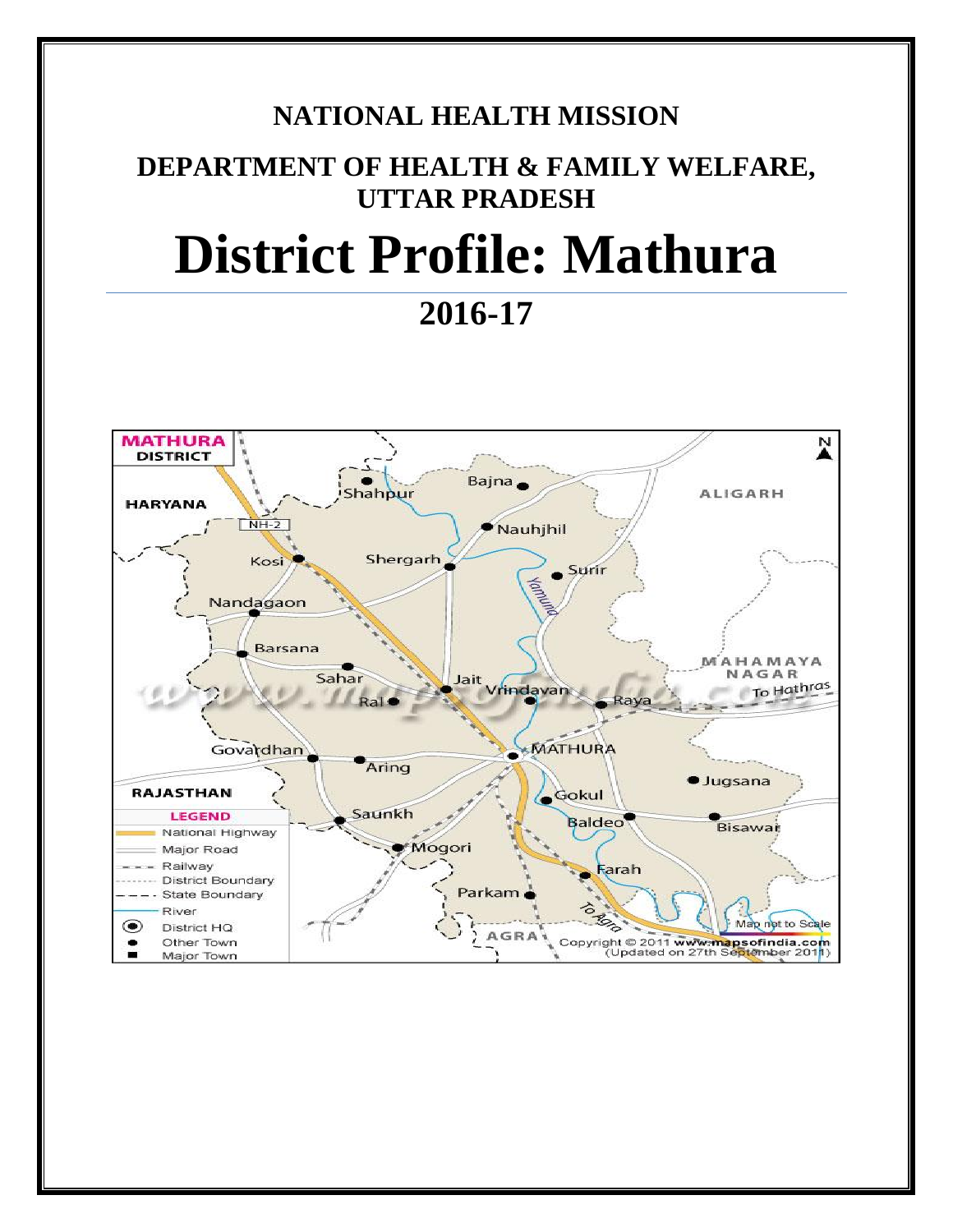#### **District Profile:**

|                                                         | <b>Mathura</b> | <b>Uttar Pradesh</b> |
|---------------------------------------------------------|----------------|----------------------|
| Rural Population (In lakhs) (Census 2011)               | 1785941        | 1551.11              |
| Number of Districts (RHS 2014)                          |                | 75                   |
| Number of Sub District (Tehsil/Taluka etc.) Census 2011 | 5              | 312                  |
| Number of Villages (RHS 2014)                           | 880            | 106704               |
| Number of District Hospitals (RHS 2014)                 | 3              | 160                  |
| Number of Community Health Centres (RHS 2014)           | 7              | 773                  |
| Number of Primary Health Centres (RHS 2014)             | 4              | 3497                 |
| Number of Sub Centres (RHS 2014)                        | 205            | 20521                |

# **Demographic Profile**

| <b>Indicator</b>                                   | <b>Mathura</b> | <b>Uttar Pradesh</b> |
|----------------------------------------------------|----------------|----------------------|
|                                                    |                |                      |
| Total Population (In Crore) (Census 2011)          | .2542          | 19.96                |
| Decadal Growth (%) (Census 2001)                   |                | 20.09                |
| Crude Birth Rate (SRS 2014)                        | 22.7           | 27.2                 |
| Crude Death Rate (SRS 2014)                        | 7.8            | 7.7                  |
| Natural Growth Rate (SRS 2014)                     |                | 19.5                 |
| Sex Ratio (Census 2011)                            | 858            | 908                  |
| Child Sex Ratio (Census 2011)                      |                | 899                  |
| Schedule Caste population (In Crore) (Census 2001) |                | 3.51                 |
| Schedule Tribe population (in crore) (Census 2001) |                | 0.011                |
| Total Literacy Rate (%) (Census 2011)              |                | 69.72                |
| Male Literacy Rate (%) (Census 2011)               |                | 79.24                |
| Female Literacy Rate (%) (Census 2011)             |                | 59.26                |

#### **Status of Health Indicators**

| Indicators                      | <b>Mathura</b><br>(AHS) | <b>Uttar Pradesh</b> |                    | % Decline<br>(MH) |
|---------------------------------|-------------------------|----------------------|--------------------|-------------------|
| <b>Infant Mortality Rate</b>    | 46                      | $(SRS-2006)$         | 50<br>$(SRS-2014)$ | 29.57%            |
| <b>Neo-Natal Mortality Rate</b> | 35                      | 46<br>(SRS 2006)     | 35<br>$(SRS-2014)$ | 23.91%            |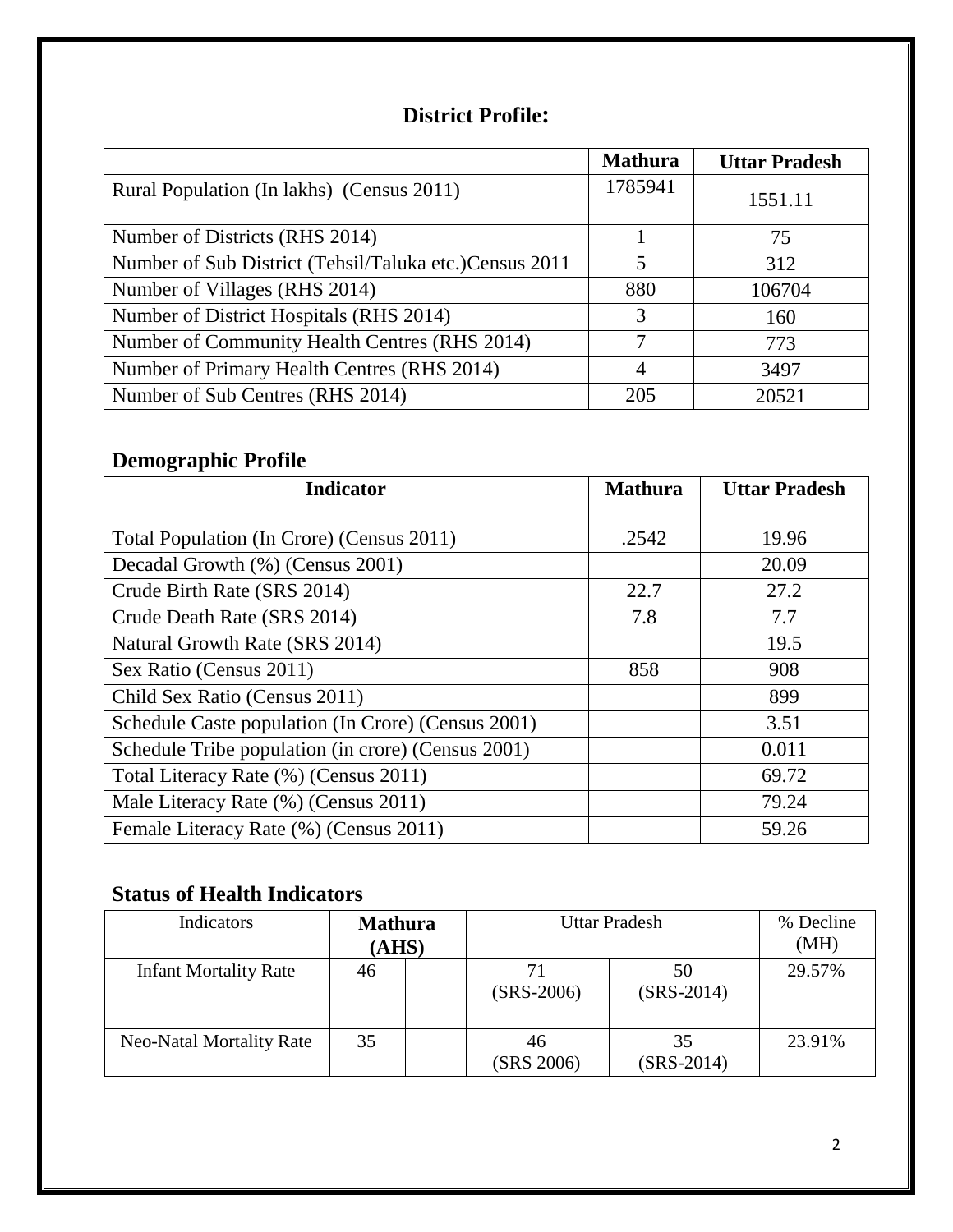| <b>Maternal Mortality Ratio</b>  | 281 | 440<br>$(SRS 2004-06)$ | 285<br>$(SRS 2011-13)$ | 35.22%  |
|----------------------------------|-----|------------------------|------------------------|---------|
| <b>Total Fertility Rate</b>      | 2.8 | 4.2<br>$(SRS-2006)$    | 3.1<br>(SRS 2014)      | 26.19%  |
| <b>Under-five Mortality Rate</b> | 61  | (SRS 2008)             | 64<br>(SRS 2013)       | 29.67 % |

# **Progress under Health Systems Strengthening**

| Sl.<br>N <sub>0</sub> | <b>Activity</b>                       | <b>Status</b>                                                                                                                                                                                                                  |                                      |  |
|-----------------------|---------------------------------------|--------------------------------------------------------------------------------------------------------------------------------------------------------------------------------------------------------------------------------|--------------------------------------|--|
| $\mathbf{1}$          | 24x7 PHCs                             | Out of 29 only 6. PHCs are functioning on 24x7 basis.                                                                                                                                                                          |                                      |  |
| $\overline{2}$        | Functioning as<br><b>FRUs</b>         | Only 4 Facilities (2 DH 0 SDH and 2 other level CHC and others<br>level) are working as FRUs                                                                                                                                   |                                      |  |
| 3                     | <b>ASHAs</b><br>Selected              | ASHAs have been engaged<br>( have been trained in 1 <sup>st</sup> Module, and<br>ASHAs are trained upto 5 <sup>th</sup> Module and  ASHAs trained<br>in Round-1 &  ASHAs trained in Round-2 of $6^{th}$ & $7^{th}$<br>Modules) |                                      |  |
| $\overline{4}$        | Contractual<br>appointments           | Human Resource (HR) has been approved.<br>(Medical Officers (MBBS) - 2 Specialist 2, AYUSH Mos/<br>Physicians 24., SNs 50., ANMs .61., LTs 9, Pharmacists 7.,<br>others . MO-37, SN-20, Paramedics, 20)                        |                                      |  |
| 5                     | Rogi Kalyan<br>Samiti                 | 14. Facilities (.3 DH, 11 CHCs) have been registered with RKS.                                                                                                                                                                 |                                      |  |
| 6                     | <b>VHSNCs</b>                         | Out of .479 villages, 479 villages constituted VHSNCs.                                                                                                                                                                         |                                      |  |
| $\overline{7}$        | <b>DLVMCs</b>                         | Completion of 01. DLVMC has been reported.                                                                                                                                                                                     |                                      |  |
| 8                     | <b>VHNDs</b>                          | VHNDs were held during 2015-16.                                                                                                                                                                                                |                                      |  |
| 9                     | <b>ERS</b>                            | 28 (102-Type) & .18 (108-Type) are operational.                                                                                                                                                                                |                                      |  |
| 10                    | <b>MMU</b>                            | No Mobile Medical Units (MMU) has been given to the District.                                                                                                                                                                  |                                      |  |
| 11                    | Ambulance                             | An approval of .46 ambulances has been given to the District.                                                                                                                                                                  |                                      |  |
| 12                    | New Born Care<br>Units<br>established | Sick New Born Care unit (SNCU)<br>New Born Stabilization Unit (NBSU)<br>New Born Care Corner (NBCC)                                                                                                                            | $\mathbf{1}$<br>$\overline{4}$<br>16 |  |
|                       |                                       | Nutrition Rehabilitation Center (NRC)                                                                                                                                                                                          | $\mathbf{1}$                         |  |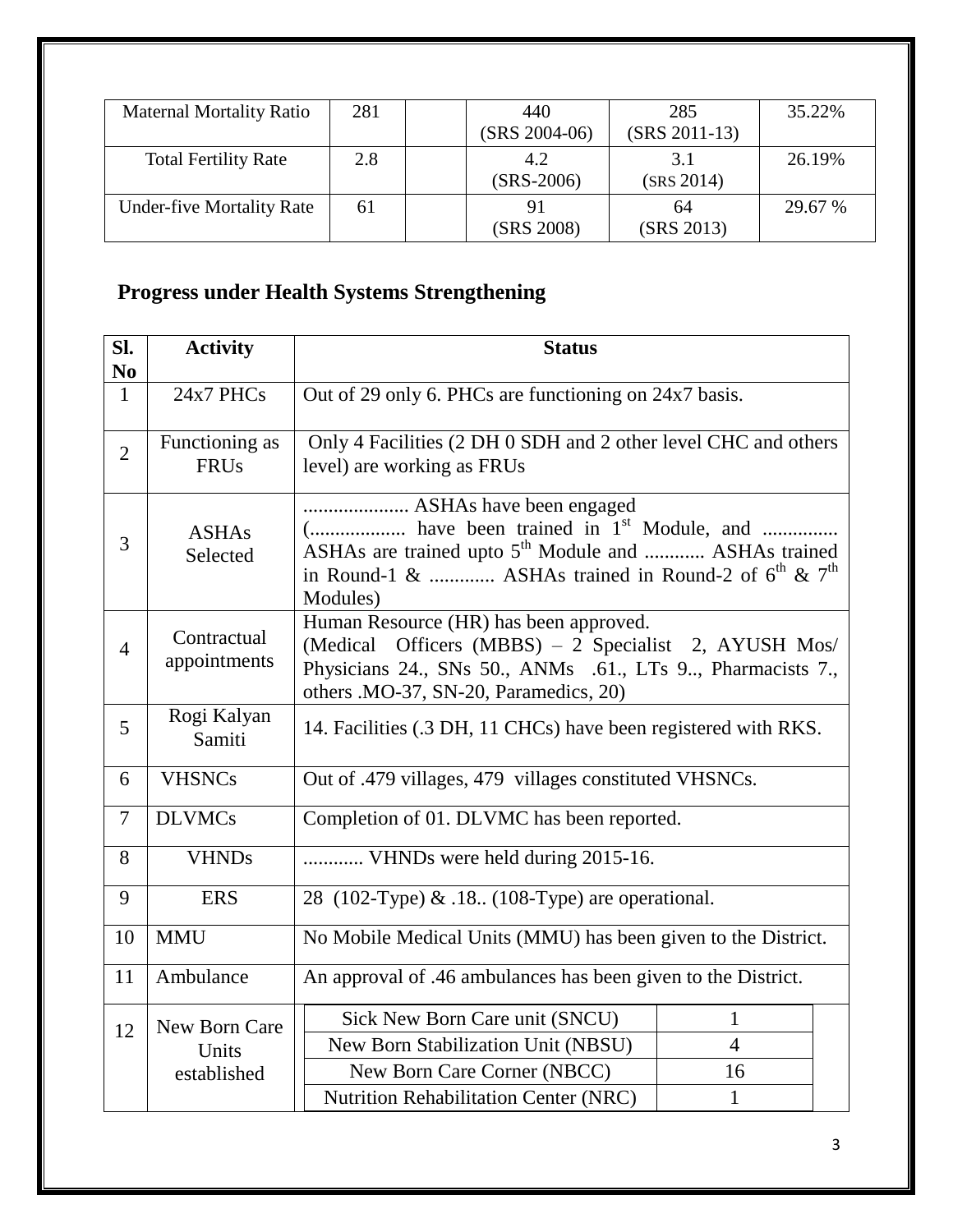| Year    | <b>Institutional Deliveries</b> | <b>JSY</b> beneficiaries |
|---------|---------------------------------|--------------------------|
| 2014-15 | 39436                           | 21640                    |
| 2015-16 | 42059                           | 22167                    |
| 2016-17 | 14535                           | २२८९                     |

### **Physical Progress of Institutional Deliveries and JSY**

#### **1. Funds Released under NRHM** (in crores)

| Year         | <b>Allocation</b> | Release* | <b>Expenditure</b> |
|--------------|-------------------|----------|--------------------|
| 2012-13      |                   |          |                    |
| 2013-14      |                   |          |                    |
| 2014-15      |                   |          |                    |
| 2015-16      |                   |          |                    |
| <b>Total</b> |                   |          |                    |

\*Release figures for the F.Y. 2015-16 are updated on 31.03.2016 and provisional.

#### **NUHM**

#### **A. Demographic Profile (As per Census 2011):**

|                | Total Population (In lakhs)                            | 25.41894 |
|----------------|--------------------------------------------------------|----------|
| $\overline{2}$ | Urban Population (In lakhs)                            | 7.55953  |
| 3              | Urban Population as percentage of total population     | 29.74    |
| 4              | Urban slum population (in lakhs)                       |          |
| 5              | Slum population as percentage of urban population      |          |
| 6              | Number of Metro cities                                 | $\Omega$ |
| 7              | Number of Million + cities $(> 10$ lakh population)    |          |
| 8              | Number of cities with 1 to 10 lakh population          |          |
|                | Number of towns with less than 1 lakh but more than 50 |          |
| 9              | thousand population                                    | 2        |
|                | Number of State HQs/District HQs which have population |          |
| 10             | between 50 thousand to 30 thousand                     | $\theta$ |
| 11             | Total Eligible cities $(6+7+8+9+10)$                   | 3        |
| 12             | Total cities covered under NUHM till 2015-16           | 3        |